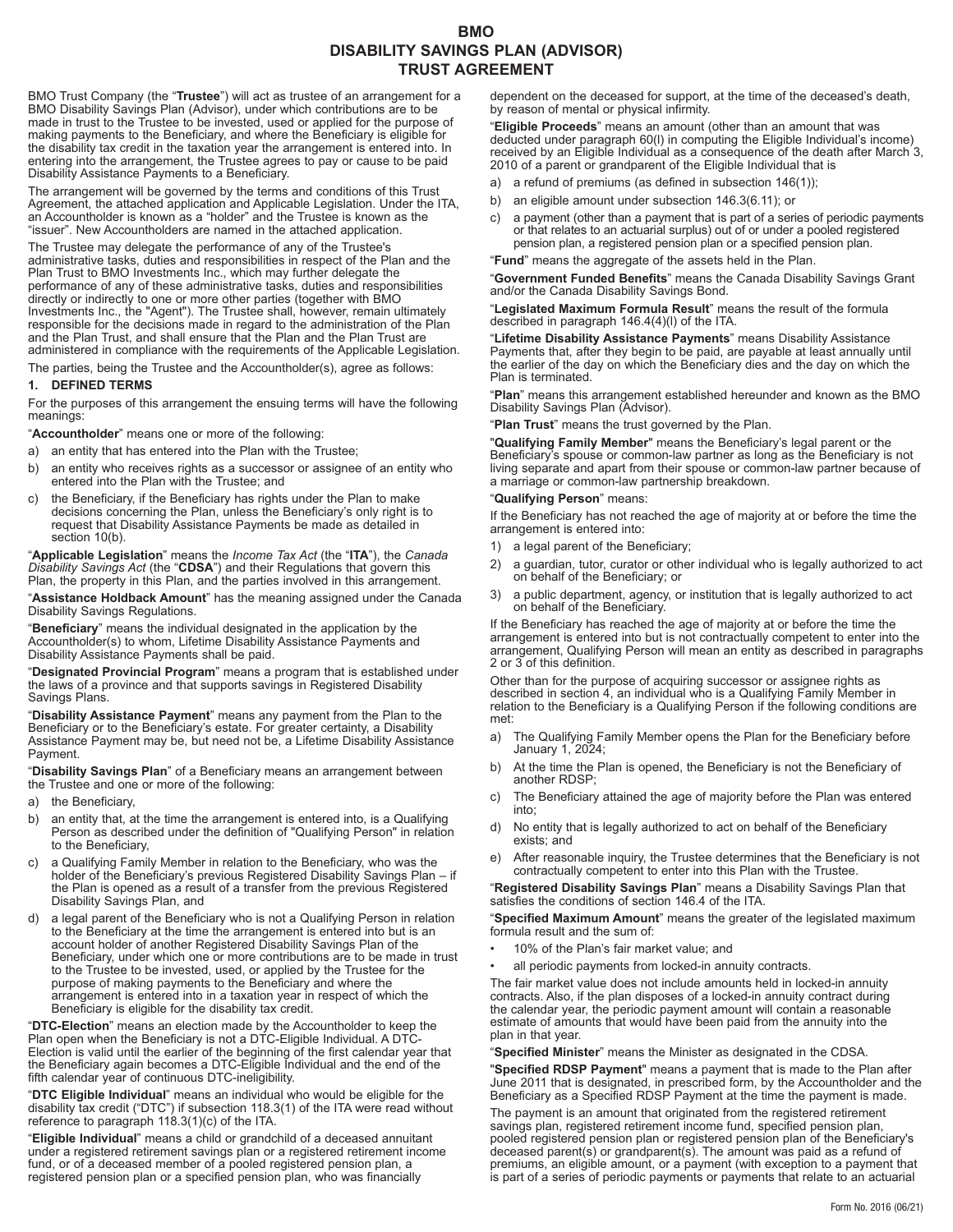surplus) because of the parent(s) or grandparent(s) death and the Beneficiary was financially dependent on the parent or grandparent because of a mental or physical infirmity at the time of their death.

"**Specified Year**" means the particular calendar year in which a medical doctor or a nurse practitioner, who is licensed to practise under the laws of a province (or of the place where the Beneficiary resides), certifies in writing that, in his or her professional opinion, the Beneficiary is not likely to live more than five years. The Specified Year includes each of the following five calendar years after the particular year and will not include any calendar year that is prior to the calendar year in which the certification is provided to the Trustee.

#### **2. PURPOSE OF THE PLAN**

The Plan will be operated exclusively for the benefit of the Beneficiary under the Plan. The Beneficiary's designation is irrevocable and no right of the Beneficiary to receive payments from the Plan is capable of surrender or assignment.

## **3. REGISTRATION**

The following conditions must be satisfied in order for the Plan to be considered registered:

- before the Plan is entered into, the Trustee must receive written notification from the Minister of National Revenue that provides approval of the specimen plan under which the arrangement is based;
- b) at or before the time the Plan is entered into, the Trustee must be provided with the name and the social insurance numbers of the Beneficiary and every entity who enters into the Plan with the Trustee (in the case of an entity that is a business, their business number);
- at the time the Plan is entered into, the Beneficiary must be resident in Canada unless the Beneficiary is currently a Beneficiary under another Registered Disability Savings Plan; and
- d) the Beneficiary must be a DTC Eligible Individual in respect of the taxation year in which the Plan is opened for him/her.

The Plan will not be considered registered unless the Trustee notifies the Specified Minister of the Plan's existence without delay. The notification must be in prescribed form containing prescribed information.

The Plan will not be considered registered if the Beneficiary of the Plan is also the Beneficiary of another Registered Disability Savings Plan that has not been terminated without delay.

The Beneficiary and/or Accountholder maintain the sole responsibility of determining eligibility for the Disability Tax Credit (DTC).

In the event that the Trustee/Agent receives notice that the Beneficiary is not/no longer DTC eligible, the Trustee will make reasonable efforts to contact the Accountholder/Beneficiary.

# **4. CHANGES IN ACCOUNTHOLDER**

An entity may only become a successor or assignee of an Accountholder if the entity is:

- a) the Beneficiary;
- b) the Beneficiary's estate;
- c) an Accountholder of the Plan at the time rights are acquired;
- d) a Qualifying Person in relation to the Beneficiary at the time rights under the Plan are acquired; or
- e) a legal parent of the Beneficiary who was previously an Accountholder of the Plan.

An entity may not exercise their rights as a successor or assignee of an Accountholder until the Trustee is advised that the entity has become an Accountholder of the Plan. Before an entity may exercise its rights as a successor or assignee of an Accountholder, the Trustee must be in receipt of the entity's social insurance number or business number, as the case may be.

If an Accountholder (other than a Qualifying Family Member) ceases to be a Qualifying Person, he or she will also cease to be an Accountholder of the Plan. There must be at least one Accountholder of the Plan at all times and the Beneficiary or the Beneficiary's estate may automatically acquire rights as successor or assignee of an Accountholder in order to comply with this requirement.

A Qualifying Family Member (who is a Qualifying Person solely because of conditions a) to e) under the Qualifying Person definition) will cease to be the Accountholder of the Plan if the Beneficiary notifies the Trustee that they wish to become the Accountholder and either the Trustee, after reasonable enquiry determines the Beneficiary to be contractually competent, or a competent tribunal or other provincial authority has declared the Beneficiary to be contractually competent.

A Qualifying Family Member (who is a Qualifying Person solely because of conditions a) to e) under the Qualifying Person definition) will cease to be the Accountholder of the Plan if an entity described in point 2 or 3 of the Qualifying Person definition is given legal authority to act on behalf of the Beneficiary. The entity will promptly notify the Trustee of their appointment, at which time the entity will replace the Qualifying Family Member as the Accountholder.

If there is a dispute over a Qualifying Family Member's status as Accountholder, the Qualifying Family Member (who is a Qualifying Person solely because of conditions a) to e) under the Qualifying Person definition) must attempt to avoid a reduction in the fair market value of the Plan Trust's property. The Qualifying Family Member must apply this requirement until the dispute is settled or a new entity is named as the Accountholder.

# **5. WHO MAY BECOME A BENEFICIARY OF THE PLAN**

An individual may only be designated as a Beneficiary of the Plan if the individual is resident in Canada when the designation is made, unless he or she was already a Beneficiary under another Registered Disability Savings Plan. The individual must also be a DTC Eligible Individual in respect of the taxation year in which the Plan is opened for then before designation as a Beneficiary of the Plan can take place.

An individual is not considered a Beneficiary of the Plan until the Accountholder designates the Beneficiary on the application by providing the Beneficiary's full name, address, social insurance number, gender, and date of birth.

#### **6. CONTRIBUTIONS**

Only the Accountholder may make contributions to the Plan unless the Accountholder has given written consent to allow another entity to make contributions into the Plan.

Contributions may not be made into the Plan if the Beneficiary is not a DTC Eligible Individual in respect of the taxation year in which the contribution is made. Where the Beneficiary is not a DTC Eligible Individual, a Specified RDSP Payment can be made into the Plan if there is a valid DTC-Election in respect of the Beneficiary.

A contribution may not be made into the Plan if:

- a) the Beneficiary is not resident in Canada at that time;
- b) the Beneficiary turns 59 years of age before the calendar year that includes that time; or
- c) the total of the contribution and all other contributions made (other than as a transfer in accordance with section 11) at or before that time to the Plan or to any other Registered Disability Savings Plan of the Beneficiary would exceed \$200,000.

Contributions may not be made into the Plan if the Beneficiary died before that time.

A contribution does not include Government Funded Benefits, amounts from Designated Provincial Programs or from programs similar to Designated Provincial Programs that are funded, directly or indirectly, by a province (other than an amount paid by an entity described in paragraph 3 of the definition of Qualifying Person, or an amount transferred to the Plan in accordance with section 11).

Other than for the purposes of this section and for the purposes of section 10, a Specified RDSP Payment and an accumulated income payment from a registered education savings plan are not considered contributions to the Plan. These payments are not considered advantages in relation to the Plan (they are not considered a benefit or a loan that is conditional in any way on the existence of the Plan).

Any dishonoured cheques or other amounts that cannot be processed will not be considered to be a contribution to the Plan.

#### **7. INVESTMENTS**

The property of the Plan Trust shall be invested and reinvested by the Trustee exclusively on the instructions of the Accountholder (or of a person authorized by the Accountholder, in a form and manner satisfactory to the Trustee or the Agent, to manage the investments of the Plan). The property may be invested in investments which require delegation, such as mutual funds, pooled funds and segregated funds. The property may be invested in investments which are issued by the Trustee, the Agent or any of their affiliates.

BMO Investments Inc. will be the mutual fund dealer for the Accountholder in connection with the Plan. In its capacity as the mutual fund dealer for the Accountholder in connection with the Plan, BMO Investments Inc. will be governed by the laws, rules and regulations applicable to mutual fund dealers.

Neither the Trustee nor the Agent shall have any duty or responsibility, fiduciary or otherwise (including, for greater certainty, under any legislation regarding trustee investment duties and powers) to make or choose any investment, to decide whether to hold or dispose of any investment or to exercise any discretion with regard to any investment of the property of the Plan Trust, except as otherwise expressly provided in this Trust Agreement. Other than its duties with respect to the Plan or its property as expressly stated in this Trust Agreement, the Trustee shall not be required or expected to take any action with regard to an investment without prior instructions from the Accountholder.

Neither the Trustee nor the Agent shall be responsible for determining whether any investment made on instructions is or remains a qualified investment for a registered disability savings plan under the ITA however, the Trustee shall exercise the care, diligence and skill of a reasonably prudent person to minimize the possibility that a trust governed by the Registered Disability Savings Plan holds a non- qualified investment.

# **8. RECORDKEEPING FOR THE ACCOUNT**

The Trustee will record all contributions and transfers made to the Plan Trust, all investment transactions and investment earnings, gains and losses and all distributions and transfers made from the Plan Trust. The Agent will prepare periodic statements of account of the Plan Trust in accordance with the rules, regulations and practices applicable to mutual fund dealers.

#### **9. PAYMENTS FROM THE PLAN**

No payments will be made from the Plan other than:

a) the payment of Disability Assistance Payments to a Beneficiary of the Plan;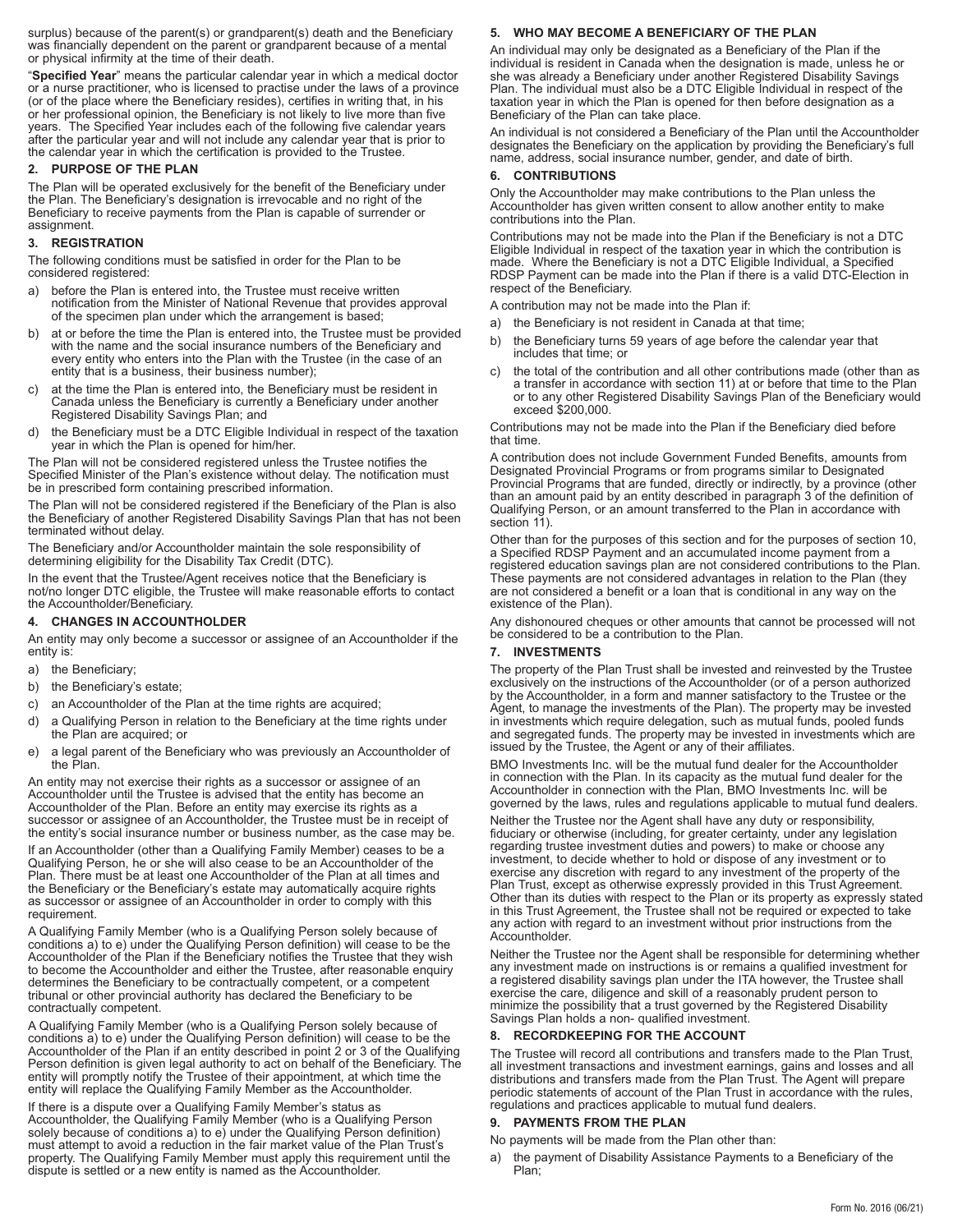- b) the transfer of an amount to another trust that irrevocably holds property under a Registered Disability Savings Plan of the Beneficiary, as detailed in section 11; and
- repayments of amounts under the CDSA and its Regulations or a Designated Provincial Program.

A Disability Assistance Payment may not be made from the Plan if the fair market value of the property held by the Plan Trust, immediately after the payment is made, would be less than the Assistance Holdback Amount in relation to the Plan.

Where there is insufficient cash in the Plan Trust at any time, the Trustee or the Agent shall make reasonable requests for instructions from the Accountholder regarding which investments of the Plan Trust to liquidate in order to realize sufficient cash to make the payment. If, after making reasonable requests from the Accountholder at the last address provided by the Accountholder, the Trustee or the Agent do not receive instructions satisfactory to it from the Accountholder within a reasonable time, the Trustee may, in its discretion, liquidate part or all of the property of the Plan Trust in order to realize sufficient cash to make the payment. Any such liquidation shall be made at such prices as the Trustee may in its discretion determine to be the fair market value of the property at the time.

Lifetime Disability Assistance Payments will begin no later than the end of the calendar year in which the Beneficiary turns 60 years of age. In such a case where the Plan is established after the Beneficiary turns 60 years of age, Lifetime Disability Assistance Payments will begin in the calendar year immediately following the calendar year in which the Plan is established.

If the Beneficiary reached 59 years of age before the current year, the total amount of all payments that are made from the Plan in the year must be at least equal to the **Legislated Maximum Formula Result**. If the property of this Plan Trust is insufficient to make available the required amount, a lesser amount may be paid.

Lifetime Disability Assistance Payments for a calendar year are limited to the amount determined by the **Legislated Maximum Formula Result**.

#### **10. DISABILITY ASSISTANCE PAYMENTS**

If the total amount of all Government Funded Benefits paid into this and any other Registered Disability Savings Plan of the Beneficiary before the beginning of the calendar year exceeds the total amount of contributions paid into this and any other Registered Disability Savings Plan of the Beneficiary before the beginning of the calendar year, then the following conditions must be adhered to:

- a) If the calendar year is not a Specified Year for the Plan, the total amount of Disability Assistance Payments made in the year from the Plan will not exceed the Specified Maximum Amount. When calculating the total amount, a transfer as detailed in section 11 is to be disregarded if payments are made in lieu of those that should have been made under the prior Registered Disability Savings Plan of the Beneficiary as described in paragraph 146.4(8)(d) of the ITA. A transfer as detailed in section 11 is to be disregarded if the transfer is made in lieu of a payment that would have been permitted to be made from the other Registered Disability Savings Plan in the calendar year if the transfer had not occurred.
- b) If the Beneficiary has reached 27 years of age but not 59 years of age before the particular calendar year, the Beneficiary may direct that one or more Disability Assistance Payments be made from the Plan in the year provided that the total of all Disability Assistance Payments made from the plan in the year do not exceed the amount imposed by the constraints of paragraph a. of this section. These payments may not be made from the Plan if the fair market value of the property held by the Plan Trust, immediately after the payment is made, would be less than the Assistance Holdback Amount in relation to the Plan.

#### **11. TRANSFERS**

At the direction of the Accountholder(s) of the Plan, the Trustee may transfer (out) all property held by the Plan Trust directly into another Registered Disability Savings Plan of the Beneficiary. The Trustee will provide the issuer of the new Registered Disability Savings Plan with all information in their possession (that was not previously provided to the Specified Minister) that is necessary for the new issuer to comply with the requirements of the Applicable Legislation. The Trustee will terminate the Plan immediately following the transfer into the new Registered Disability Savings Plan.

In addition to any other Disability Assistance Payments that are required to be paid to the Beneficiary in the year, if the Beneficiary is transferring an amount from another Registered Disability Savings Plan and the Beneficiary attained the age of 59 years before the calendar year in which the transfer occurs, the Plan will make one or more Disability Assistance Payments to the Beneficiary whose total will be equal to the amount by which:

- a) the total amount of Disability Assistance Payments that would have been made from the prior Registered Disability Savings Plan in the year if the transfer had not occurred exceeds;
- b) the total amount of Disability Assistance Payments made from the prior Registered Disability Savings Plan in the year.

Transfers of cash and other property acceptable to the Trustee may be made to the Plan by the Accountholder. Acceptable transfers include, transfers from other Registered Disability Savings Plans, transfers of amounts received as a beneficiary of an RESP, RSP, an RPP or a RIF. The assets of the Plan (in the aggregate, the "Fund") shall consist of such contributions and transfers, together with any income or gains earned or realized, and shall be held, invested and applied in accordance with this Trust Agreement.

# **12. TERMINATION OF THE PLAN**

After taking into consideration the Assistance Holdback Amount and any repayments of amounts under the CDSA and its Regulations or a Designated Provincial Program, any remaining amount in the Plan will be paid to the Beneficiary or to his or her estate. This amount will be paid by the end of the calendar year following the earlier of:

- a) the calendar year in which the Beneficiary dies; and
- b) if the Plan remains open because of a DTC Election, the first calendar year under which the DTC Election ceases to be valid, and in any other case, the first calendar year throughout which the Beneficiary has no severe and prolonged impairment as described in paragraph 118.3(1)(a.1) of the ITA.

The Plan must be terminated by the end of the calendar year following the earlier of:

- (i) the calendar year in which the Beneficiary dies; and
- (ii) if the Plan remains open because of a DTC Election, the first calendar year under which the DTC Election ceases to be valid, and in any other case, the first calendar year throughout which the Beneficiary has no severe and prolonged impairment as described in paragraph 118.3(1)(a.1) of the ITA.

### **13. NON-COMPLIANCE OF THE PLAN**

If either the Trustee, the Accountholder, or the Beneficiary of the Plan fails to comply with the requirements in respect of Registered Disability Savings Plans as set out in the Applicable Legislation or if the Plan is not administered in accordance with its terms, the Plan will be considered non-compliant and will cease to be a Registered Disability Savings Plan at that time. The Minister of National Revenue may consider deferring or waiving the deregistration of the Plan.

At the time the Plan ceases to be registered, a Disability Assistance Payment will be deemed to have been made from the Plan to the Beneficiary or, if the Beneficiary is deceased, to their estate, that is equal to the amount by which the fair market value of the property held by the Plan Trust exceeds the Assistance Holdback Amount.

If the Plan ceases to be registered because a Disability Assistance Payment is made that results in the fair market value of the property in the Plan being less than the Assistance Holdback Amount, an additional Disability Assistance Payment will also be deemed to be made from the Plan to the Beneficiary at that time which is equal to:

- (i) the amount by which the lesser of the Assistance Holdback Amount in relation to the Plan and the fair market value of the property held by the Plan Trust at the time of payment exceeds;
- the fair market value of the property held by the Plan Trust immediately after the payment.

The non-taxable portion of this payment will be deemed to be nil.

If the requirements of the Applicable Legislation are not met, the Plan will cease to be a Registered Disability Savings Plan unless the Minister of National Revenue waives such requirements.

#### **14. OBLIGATIONS OF THE TRUSTEE**

The Trustee will forward notification of any change in Accountholder under the Plan to the Specified Minister in prescribed form containing prescribed information on or before the day that is 60 days after the later of:

- (i) the day on which the Trustee is advised of the change in Accountholder; and
- (ii) the day on which the Trustee is provided with the social insurance number or business number of the new Accountholder.

The Minister of National Revenue must approve amendments to the specimen plan under which this Plan is based before the Trustee can amend the Plan terms and conditions. If the Trustee discovers that the Plan is or will likely become noncompliant, the Trustee will notify both the Minister of National Revenue and the Specified Minister of this fact within 30 days after the Trustee becomes aware of possible or factual non-compliance.

If the Trustee enters into the Plan with a Qualifying Family Member (who is a Qualifying Person solely because of conditions a) to e) under the Qualifying Person definition) the Trustee will be required to:

- so notify the Beneficiary under the Plan without delay in writing and include in the notification information setting out the circumstances in which the Accountholder of the Plan may be replaced under section 146.4(1.5) or 146.4(1.6) of the ITA.
- b) collect and use any information provided by the Accountholder that is relevant to the administration and operation of the Plan.

If the Trustee fails to comply with these obligations, the Trustee is liable to penalties as set out in subsection 162(7) of the ITA.

The Trustee will exercise the care, diligence and skill of a reasonably prudent person to minimize the possibility that the Plan holds a non-qualified investment.

The Trustee will not be held liable for entering into the Plan with a Qualifying Family Member if at the time the Plan was entered into, the Trustee had made reasonable enquiry into the Beneficiary's contractual competence and it was the Trustee's opinion that the Beneficiary's contractual competence was in doubt.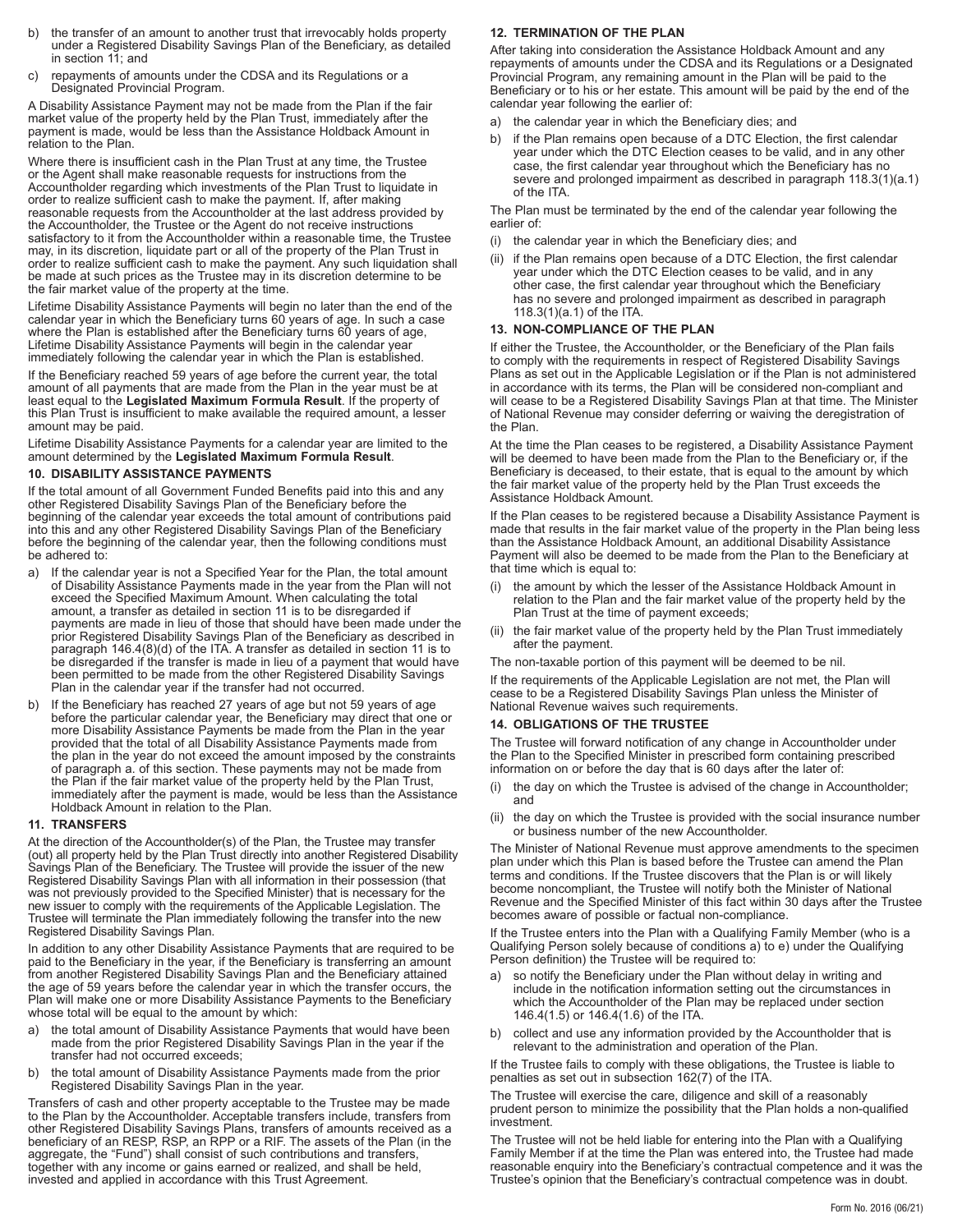# **15. THIRD PARTY ORDERS OR DEMANDS – AND INDEMNITY**

The Trustee may charge administration and transaction fees, in such amounts and at such times as may be fixed by the Trustee and/or the Agent from time to time (the "Trustee Fees"), provided that the Trustee and/or the Agent shall give prior written notice to the Accountholder of such Trustee Fees and any change in the amount of the Trustee Fees. The Trustee Fees may be paid for out of the Fund or recovered from the Fund, to the extent that they are not paid when due by the Accountholder. The Accountholder acknowledges that BMO Investments Inc. may charge fees, commissions and expenses to the property of the Plan Trust in its capacity as the mutual fund dealer for the Accountholder.

The Accountholder acknowledges that the Agent (or an affiliate) may charge fees, spreads, commissions and expenses to the Fund in its capacity as the investment advisory firm for the Accountholder (the "Advisory Fees"). The Accountholder acknowledges and agrees that the Advisory Fees do not constitute Trustee Fees and are governed by the terms of the Client Account Agreement as amended from time to time. If there are any inconsistencies between this Plan and the Client Account Agreement with respect to the Advisory Fees, the terms of the Client Account Agreement govern.

The Trustee and/or the Agent may charge expenses incurred by the Trustee and/or the Agent in the administration of the Plan. All such expenses will, unless paid directly to the Trustee and/or Agent, be paid out of or recovered from the Fund.

All taxes, penalties, and interest that may be imposed on the Trustee or Accountholder in respect of the Plan or any other charges related to the Plan may be paid out of or recovered from the Fund.

The Trustee may, without instructions from the Accountholder, apply any cash held in the Fund for the payment of fees (including the Trustee Fees and the Advisory Fees) or expenses or taxes, penalties and interest charged to the Plan. Where there is insufficient cash in the Fund at any time, the Trustee or the Agent shall make reasonable requests for instructions from the Accountholder regarding which assets of the Fund to liquidate in order to realize sufficient cash to make the payment. If, after making reasonable requests from the Accountholder at the last address provided by the Accountholder, the Trustee or the Agent does not receive satisfactory instructions from the Accountholder within a reasonable time, the Trustee may, in its discretion, liquidate part or all of the Fund in order to realize sufficient cash to make the payment. Neither the Trustee nor the Agent shall be responsible for any loss occasioned by any such realization. Any such liquidation shall be made at such prices as the Trustee may in its discretion determine to be the fair market value of the assets at the time; in the case of assets which are illiquid or which have no readily ascertainable market value, the Trustee may in its discretion sell the assets to the Agent for the Agent's own account, at such price as the Trustee considers fair and proper.

#### **16. OWNERSHIP AND VOTING RIGHTS**

The Trustee may hold any property or investment of the Plan Trust in its own name, in the name of its nominee, in bearer form or in such other name as the Trustee may determine. The voting or other ownership rights attached to any investments held in the Plan Trust may be exercised by the Accountholder and the Accountholder is appointed as the Trustee's agent and attorney for this purpose, to execute and deliver proxies and/or other instruments, in accordance with applicable laws.

# **17. FEES, EXPENSES, TAXES, INTEREST AND PENALTIES**

The Trustee may charge administration and transaction fees, in such amounts and at such times as may be fixed by the Trustee and/or the Agent from time to time (the "**Trustee Fees**"), provided that the Trustee and/or the Agent shall give prior written notice to the Accountholder of such Trustee Fees and any change in the amount of the Trustee Fees. The Trustee Fees may be paid for out of the Fund or recovered from the Fund, to the extent that they are not paid when due by the Accountholder. The Accountholder acknowledges that BMO Investments Inc. may charge fees, commissions and expenses to the property of the Plan Trust in its capacity as the mutual fund dealer for the Accountholder.

The Accountholder acknowledges that the Agent (or an affiliate) may charge fees, spreads, commissions and expenses to the Fund in its capacity as the investment advisory firm for the Accountholder (the "**Advisory Fees**"). The Accountholder acknowledges and agrees that the Advisory Fees do not constitute Trustee Fees and are governed by the terms of the Client Account Agreement as amended from time to time. If there are any inconsistencies between this Plan and the Client Account Agreement with respect to the Advisory Fees, the terms of the Client Account Agreement govern.

The Trustee and/or the Agent may charge expenses incurred by the Trustee and/or the Agent in the administration of the Plan. All such expenses will, unless paid directly to the Trustee and/or Agent, be paid out of or recovered from the Fund.

All taxes, penalties, and interest that may be imposed on the Trustee or Accountholder in respect of the Plan or any other charges related to the Plan may be paid out of or recovered from the Fund.

The Trustee may, without instructions from the Accountholder, apply any cash held in the Fund for the payment of fees (including the Trustee Fees and the Advisory Fees) or expenses or taxes, penalties and interest charged to the Plan. Where there is insufficient cash in the Fund at any time, the Trustee or the Agent shall make reasonable requests for instructions from the Accountholder regarding which assets of the Fund to liquidate in order to realize sufficient cash to make the payment. If, after making reasonable requests from the Accountholder at the last address provided by the

Accountholder, the Trustee or the Agent does not receive satisfactory instructions from the Accountholder within a reasonable time, the Trustee may, in its discretion, liquidate part or all of the Fund in order to realize sufficient cash to make the payment. Neither the Trustee nor the Agent shall be responsible for any loss occasioned by any such realization. Any such liquidation shall be made at such prices as the Trustee may in its discretion determine to be the fair market value of the assets at the time; in the case of assets which are illiquid or which have no readily ascertainable market value, the Trustee may in its discretion sell the assets to the Agent for the Agent's own account, at such price as the Trustee considers fair and proper.

#### **18. INSTRUCTIONS**

The Trustee and the Agent shall be entitled to rely upon instructions received from the Accountholder or from any person designated in writing, in accordance with applicable laws, by the Accountholder to give instructions on behalf of the Accountholder or from any person purporting to be the Accountholder or such designated person, as if they were from the Accountholder. The Trustee or the Agent may, without incurring any liability to the Accountholder, the Beneficiary or any other person, decline to act upon any instruction if the instruction is not given in a timely manner, is not in writing where the Trustee or Agent require it, is not in a form or format which the Trustee or Agent require, or in the opinion of the Trustee or Agent is not complete or does not otherwise comply with the Trustee's or Agent's other requirements at such time; or if any of them has any doubt that the instruction has been properly authorized or accurately transmitted.

### **19. LIMITATION OF LIABILITY AND INDEMNITY**

Except for charges, taxes or penalties for which the Trustee is liable and that cannot be charged against or deducted from the Fund in accordance with the ITA, if the Trustee or the Agent is liable for:

- a) any tax, interest or penalty that may be imposed on the Trustee in respect of the Plan, or
- b) any other charges levied or imposed by any governmental authority on or related to the Plan as a result of the purchase, sale or retention of any investment including, without limitation thereof, nonqualified investments within the meaning of the ITA,

the Trustee or Agent shall be reimbursed or may pay any of these taxes, interest, penalties or charges out of the Fund.

The Trustee and the Agent will not be liable (including for greater certainty under any common law or equitable principles) for any cost incurred in the performance of their duties as set out herein or in the performance of their duties under the ITA.

Unless caused by the Trustee's or the Agent's bad faith, willful misconduct or negligence, the Trustee and the Agent will not be liable for any loss or damage suffered or incurred by the Plan, the Accountholder or any beneficiary under the Plan, caused by or resulting from:

- a) Any loss or diminution of the Fund;
- b) The purchase, sale or retention of any investment;
- c) Payments out of the Plan that are made in accordance herewith; or
- d) Acting or declining to act on any instructions given to the Trustee or Agent by the Accountholder or an individual purporting to be the Accountholder.

For greater certainty, in no event shall either the Trustee or its Agent have any liability to the Accountholder (or to the spouse or common-law partner of the Accountholder, or any beneficiary or legal personal representative of the Accountholder) for any special, indirect, reliance, incidental, punitive, consequential, economic or commercial loss or damage of any kind whatsoever (whether foreseeable or not), suffered or incurred by the Accountholder or any beneficiary under the arrangement (including without limitation, loss of profits or revenue, failure to realize expected savings or other economic losses and costs), howsoever arising, resulting or caused.

Except as otherwise prohibited by law, the Accountholder, his/her legal personal representatives and each beneficiary of this Plan will at all times indemnify and save harmless the Trustee and its Agent in respect of any taxes, interest and penalties which may be imposed on the Trustee in respect of the Plan or any losses incurred by the Plan as a result of the acquisition, retention or transfer of any investment or as a result of payments or distributions out of the Plan made in accordance with these terms and conditions or as a result of the Trustee or its Agent acting or declining to act upon any instructions given to it by the Accountholder and any costs or expenses of the Trustee and the Agent related thereto (including legal fees).

Except as otherwise prohibited by law, in the event the Accountholder breaches this Trust Agreement, the Accountholder, his/her legal personal representatives and each beneficiary of this Plan will indemnify and save harmless the Trustee and its Agent in respect of any loss, damage, or other expense (including legal fees) incurred by the Trustee or the Agent related to such breach.

In all cases where the Trustee or the Agent are entitled to be indemnified in accordance with the Tax Act, they shall be entitled to cause such indemnity to be paid from the Fund. If the Fund is insufficient to indemnify the Trustee and the Agent fully, the Accountholder agrees to indemnify and hold the Trustee and the Agent harmless for any such costs, expenses, charges or liabilities.

If, after reasonable inquiry, the Trustee of a disability savings plan is of the opinion that an individual's contractual competence to enter into a disability savings plan is in doubt, no action lies against the Trustee and/or the Agent for entering into a plan, under which the individual is the Beneficiary, with a Qualifying Family Member who is a Qualifying Person solely because of paragraph (c) of the definition of "**Qualifying Person**", above.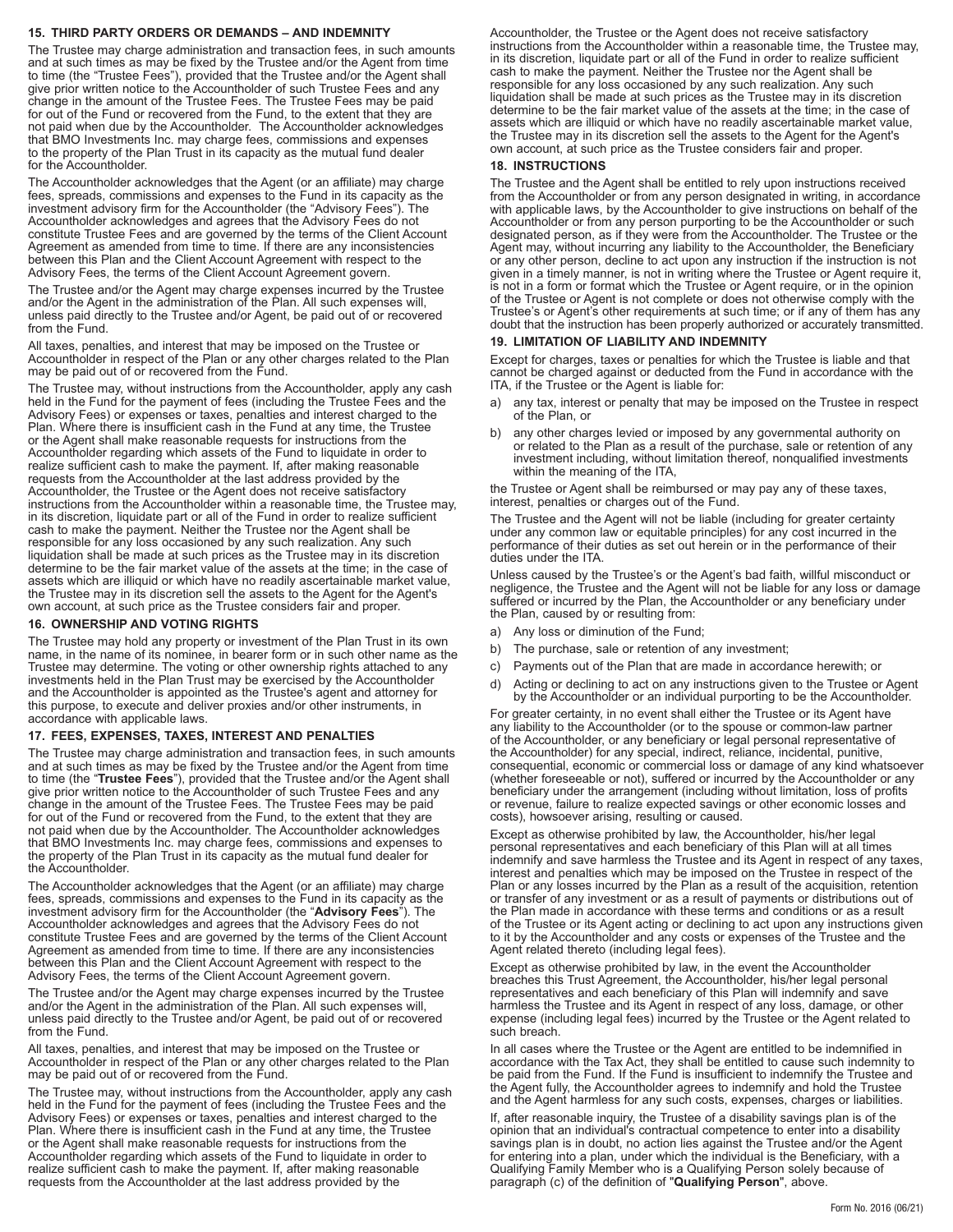If a dispute arises as a result of the Trustee's acceptance of a Qualifying Family Member who is a Qualified Person solely because of paragraph (c) of the definition of "**Qualified Person**", above, as an Accountholder of the Plan, from the time the dispute arises until the time that the dispute is resolved or an entity becomes the holder of the Plan under subsection 146.4(1.5) or 146.4(1.6) of the ITA, the Accountholder of the Plan shall use their best efforts to avoid any reduction in the fair market value of the property held by the Plan Trust, having regard to the reasonable needs of the Beneficiary under the Plan.

### **20. AMENDMENT**

Subject to section 15, the Trustee may from time to time in its discretion amend this Trust Agreement or the attached application which comprise the Plan by giving 30 days prior notice to the Accountholder; provided however that any amendment shall not disqualify the Account as a Registered Disability Saving Plan acceptable for registration under the ITA or any applicable provincial legislation; and provided further that any amendment to ensure the Plan continues to comply with the ITA may take effect on a date prior to the date notice is given.

# **21. REPLACEMENT OF TRUSTEE**

The Trustee may resign upon 60 days' prior written notice given to the Agent (or such shorter notice as the Agent may accept). BMO Investments Inc. may terminate the Trustee as trustee upon 60 days prior written notice given to the Trustee (or such shorter notice as the Trustee may accept). Upon the resignation or termination of the Trustee, the Trustee shall be released and discharged from all duties and liabilities under this Trust Agreement. Where the Trustee resigns or is terminated, the Agent shall appoint a successor trustee who is permitted to be the issuer of a Registered Disability Savings Plan under the ITA. The Agent shall give the Accountholder written notice of the successor trustee within 30 days of the appointment.

### **22. FAILING TO ATTAIN/LOSING REGISTERED STATUS**

The Accountholder is solely responsible for ensuring that the information provided to the Trustee/Agent upon account opening is consistent with the information on file with the Canada Revenue Agency. The Accountholder is solely responsible for contacting the Canada Revenue Agency to rectify any inconsistencies in this information.

In the event that an account fails to attain registered status, or loses its registered status, the Trustee may treat the account in accordance with Section 13 Non-Compliance of the Plan, above.

#### **23. NOTICE**

The Accountholder or Beneficiary may give the Trustee instructions verbally, electronically, by personal delivery, by facsimile or by mail, postage pre-paid, addressed to the Trustee or the Agent or any other address that the Trustee may designate, and shall be deemed to have been received, if mailed, on the third business day after mailing or, if sent electronically or by facsimile transmission, on the day sent. The Trustee may give the Accountholder or Beneficiary any notice, statement or receipt by personal delivery or mail, postage prepaid, at the address provided by the Accountholder on the Application. If the Accountholder or Beneficiary notified the Trustee or the Agent about a new address for the Accountholder or Beneficiary, any notice, statement or receipt from the Trustee or the Agent will be considered to have been given to the Accountholder or Beneficiary at the time of personal delivery, or if mailed, on the third business day after mailing.

#### **24. BINDING**

The terms of this Trust Agreement shall be binding upon the survivor, beneficiaries, heirs, executors and administrators of the Accountholder and upon the respective successors and assigns of the Trustee and the Agent. This Agreement may be assigned by the Trustee at any time to a person who is permitted to be the issuer of a Registered Disability Savings Plan under the ITA; however the Accountholder may not assign this Trust Agreement.

#### **25. GOVERNING LAW**

This Trust Agreement shall be governed by and interpreted in accordance with the laws of the jurisdiction in Canada in which the branch of BMO Investments Inc. (or an affiliate) is located where the Account is maintained. If any provision of legislation referred to in this Agreement is renumbered due to a change in law, then that reference is to be considered to be to the provision as renumbered.